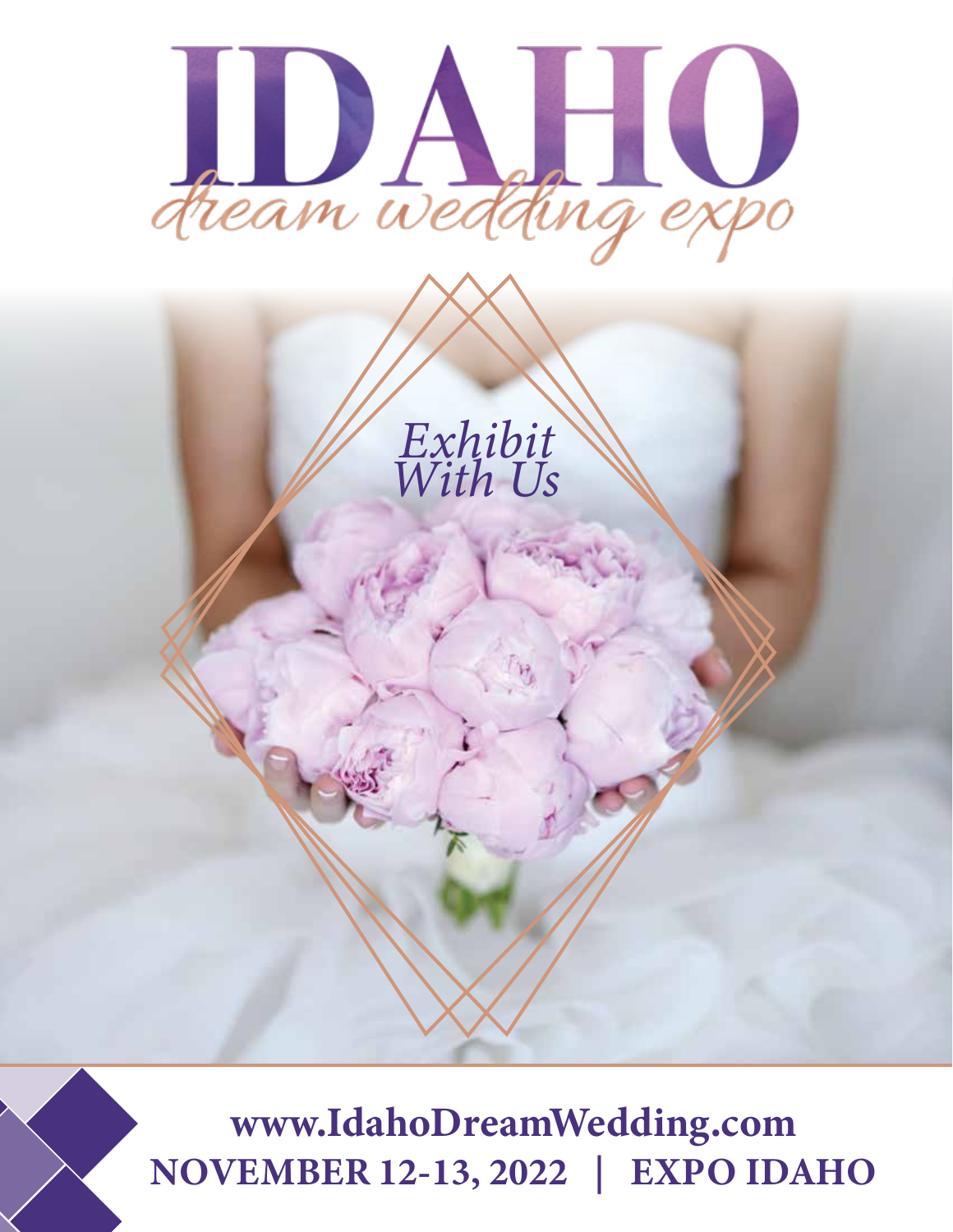**in bringing wedding dreams to life for hundreds of Idaho couples!** Join Us



This is your opportunity to meet face-to-face with motivated couples who are looking to learn about your services and make their wedding dreams a reality!  $W$   $\sim$  services and make their wedding dreams a reality!

- Build Brand Awareness
- Capture Visitor Data for Future Marketing
- Talk Directly with Couples Ready to Book
- Cost-Effective Marketing that Saves you Time
- Network with Other Vendors

500+ Brides **Shopped for Their Wedding with us in 2021!** 

An Estimated 2500+<br>Guests

The 2021 Dream Wedding<br>Expo

73% of Our **Brides From** Last Year Plan on Getting **Married Within** the Year!



www.IdahoDreamWedding.com info@ibleventsinc.com | (208) 376-0464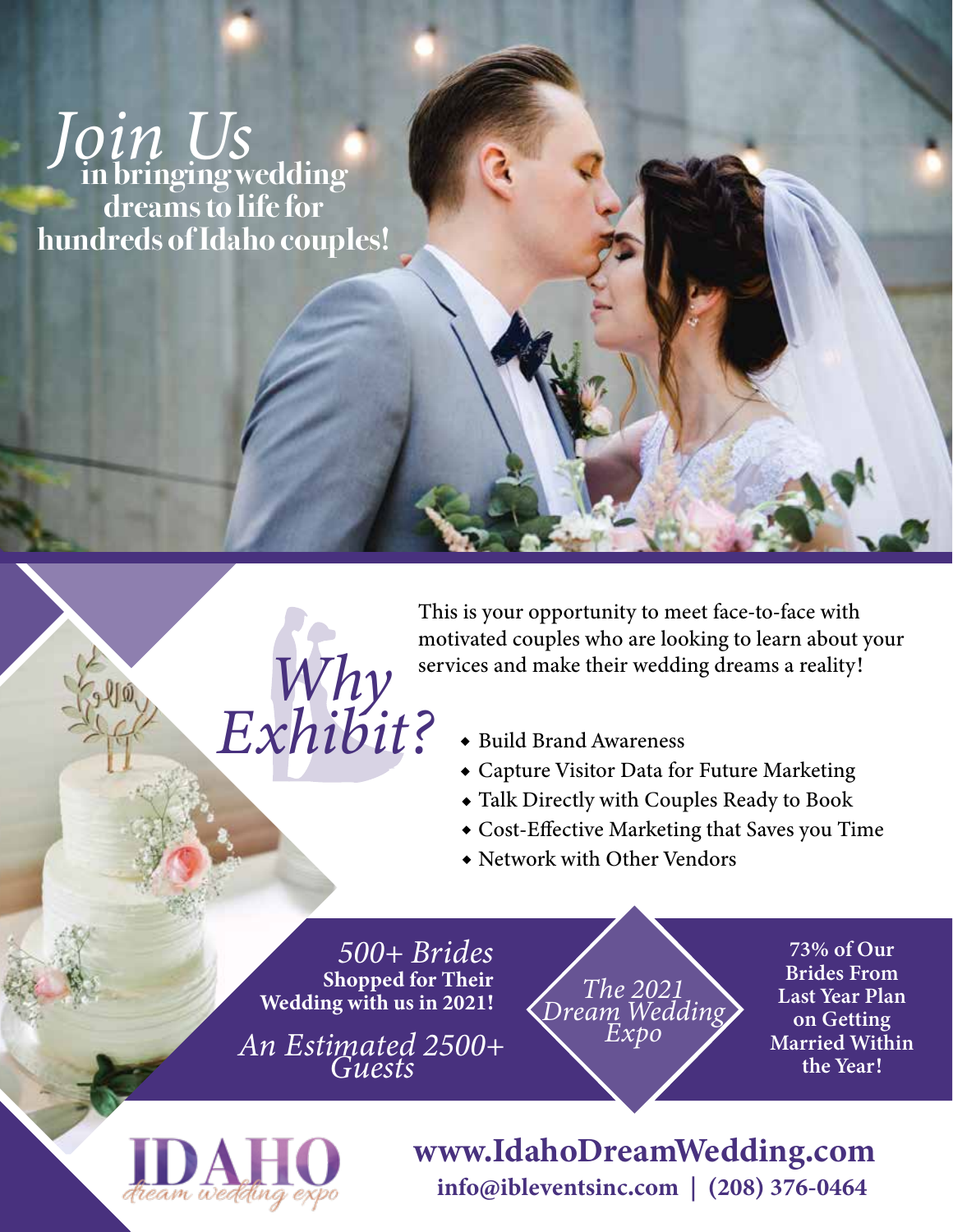## **Show Details and Booth Fees**



 $\alpha$ 

www.IdahoDreamWedding.com info@ibleventsinc.com | (208) 376-0464